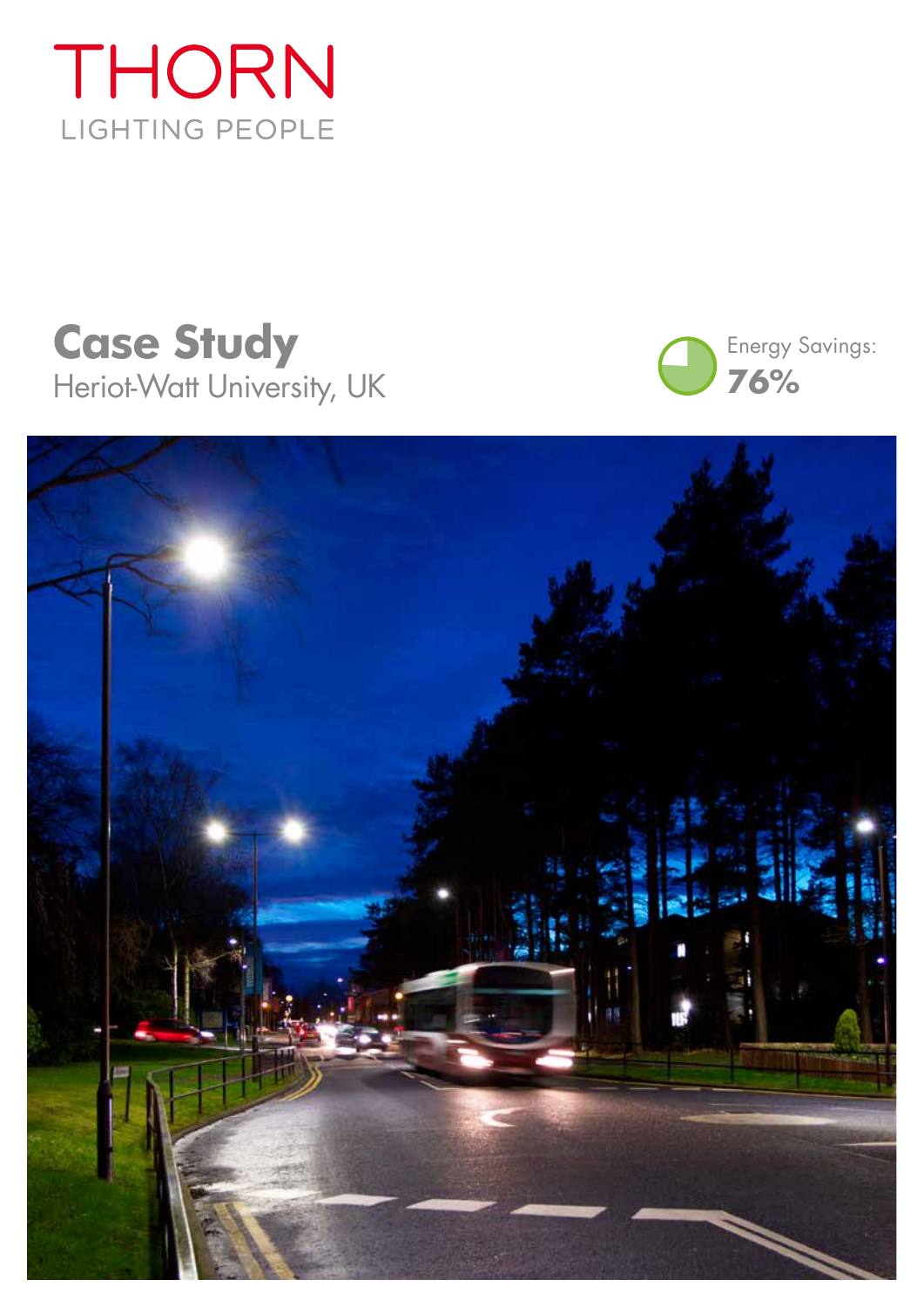**Thorn's Isaro LED lantern reduces energy costs, maintenance and light pollution for Heriot-Watt University**





### **Summary**

Thorn's Isaro LED lantern was chosen to refurbish the outdoor lighting at Heriot-Watt University in Scotland. Following an initial trial and successful installation, Isaro LED has reduced annual energy consumption by 76%, is delivering associated maintenance savings and has also reduced light pollution.

### **Background**

With a history dating back to 1821, Heriot-Watt University in Scotland is known for being a world-class teaching facility with practical, leading-edge research. It has become one of the top UK universities for business and industry.

The project included the refurbishment of the university's 3-4 miles of roads and pathways which were lit with more than 460 SON lamp luminaires.

Thorn provided a high quality, reliable product along with a local service with product knowledge and design input.

#### **Lighting objectives**

The refurbishment project was based on replacing the old luminaires on a one for one basis. It therefore required a cost effective product that would fit onto a 34mm spigot, weigh no more than 10kg and provide high optical performance.

The three main objectives were to reduce energy consumption, reduce maintenance costs and reduce light pollution.

### **Lighting solution**

Thorn's Isaro LED lantern offered the ideal solution for the university's outdoor lighting. Isaro LED is an economic, accurately controlled luminaire for minor and major roads. Its simple style offers an excellent refurbishment solution while advanced optical and thermal control ensures precision efficiency and a long lifetime.

Isaro LED was trialled on site to confirm its optical performance and demonstrate its ease of installation by arriving ready to be installed, straight from the box.

#### **Key facts**

- Annual energy consumption reduced by **76%**
- Annual carbon dioxide **saving of 112 tonnes**
- Long lamp lifetime of more than **60 000 hours** (L70 @ Ta 25°C) reduces maintenance and associated costs
	- Light pollution reduced by utilising Isaro LED's adjustable tilting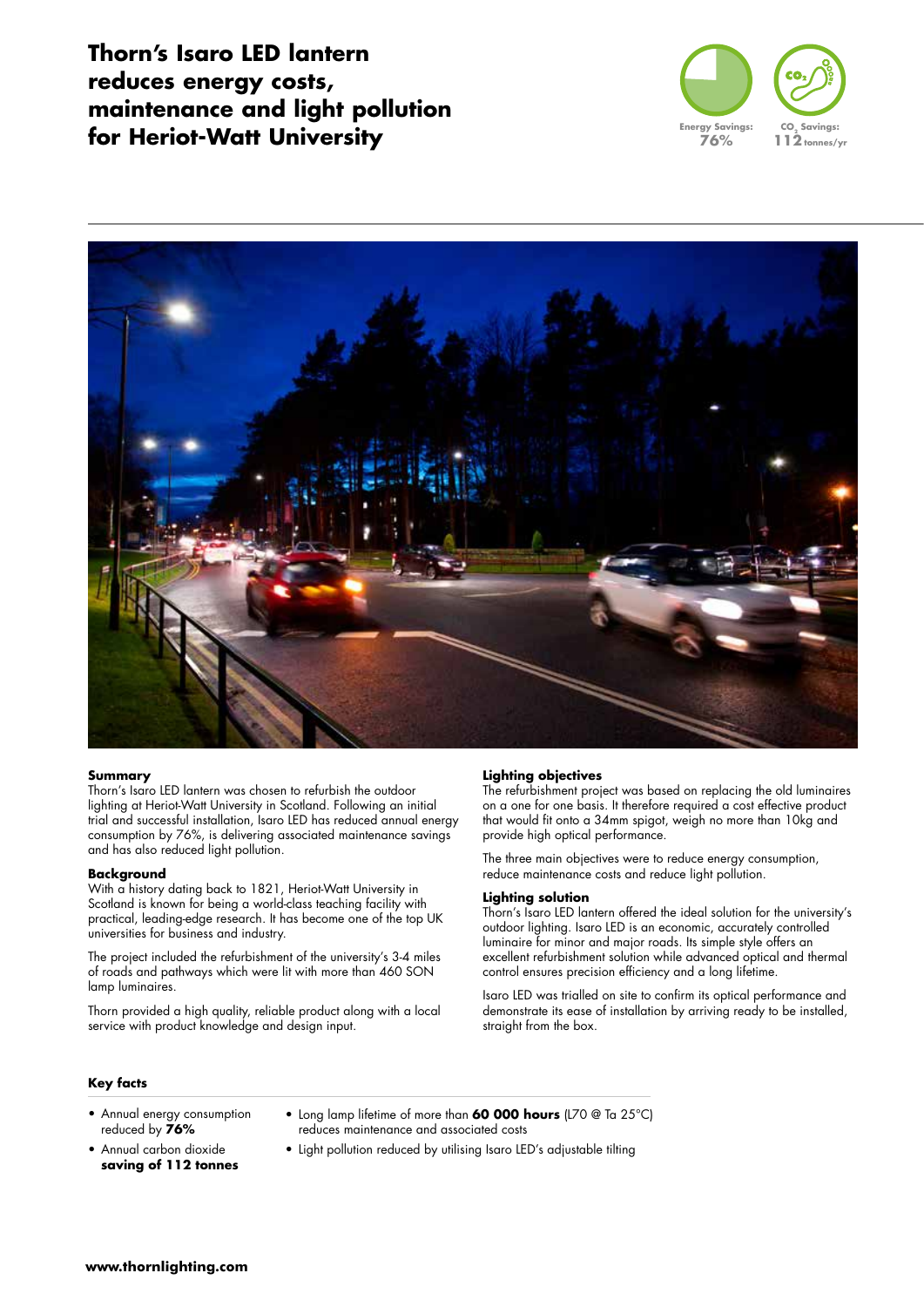







Following a successful trial, the Thorn Isaro LED 42W (93Llm/W) and Isaro LED 31W (83Llm/W) were chosen to light the roads and pathways.

## **Results and benefits**

The refurbishment of the university's old, inefficient lighting with Isaro LED has reduced annual energy consumption by 76%.

A long lamp lifetime of more than 60 000 hours (L70 @ Ta 25°C) also reduces maintenance and the associated costs.

In addition to reducing energy consumption and maintenance costs, Isaro LED offers adjustable tilting -20° to +10°. This reduces light pollution by allowing the light distribution to be matched with the geometry of the road with no upward stray light. The adjustable tilting also enabled the existing columns to be utilised, making the installation easy and cost effective.

Graeme Ramage, Key Account Manager at Thorn Lighting says: "The use of Isaro LED to refurbish the outdoor lighting at Heriot-Watt University has enabled the required illuminance to be achieved using a lower wattage luminaire. The installation of Isaro LED was really smooth and in fact, the programme was completed four weeks ahead of schedule. "

**eControl** From Thorn's 15 ways to save energy, the following are key to minimising energy consumption at Heriot-Watt University:



## **System efficacy**

Advanced optical and thermal control enables Isaro LED to efficiently convert energy into light to maximise energy savings.



## **Luminaire distribution**

High performance optics distribute the light very efficiently, allowing a lower lumen output light source to be used to achieve the required levels of illuminance.



### **Waste light**

The LED light source within Isaro LED is carefully controlled and distributes light only where it is required. Reducing waste light ultimately reduces energy consumption.